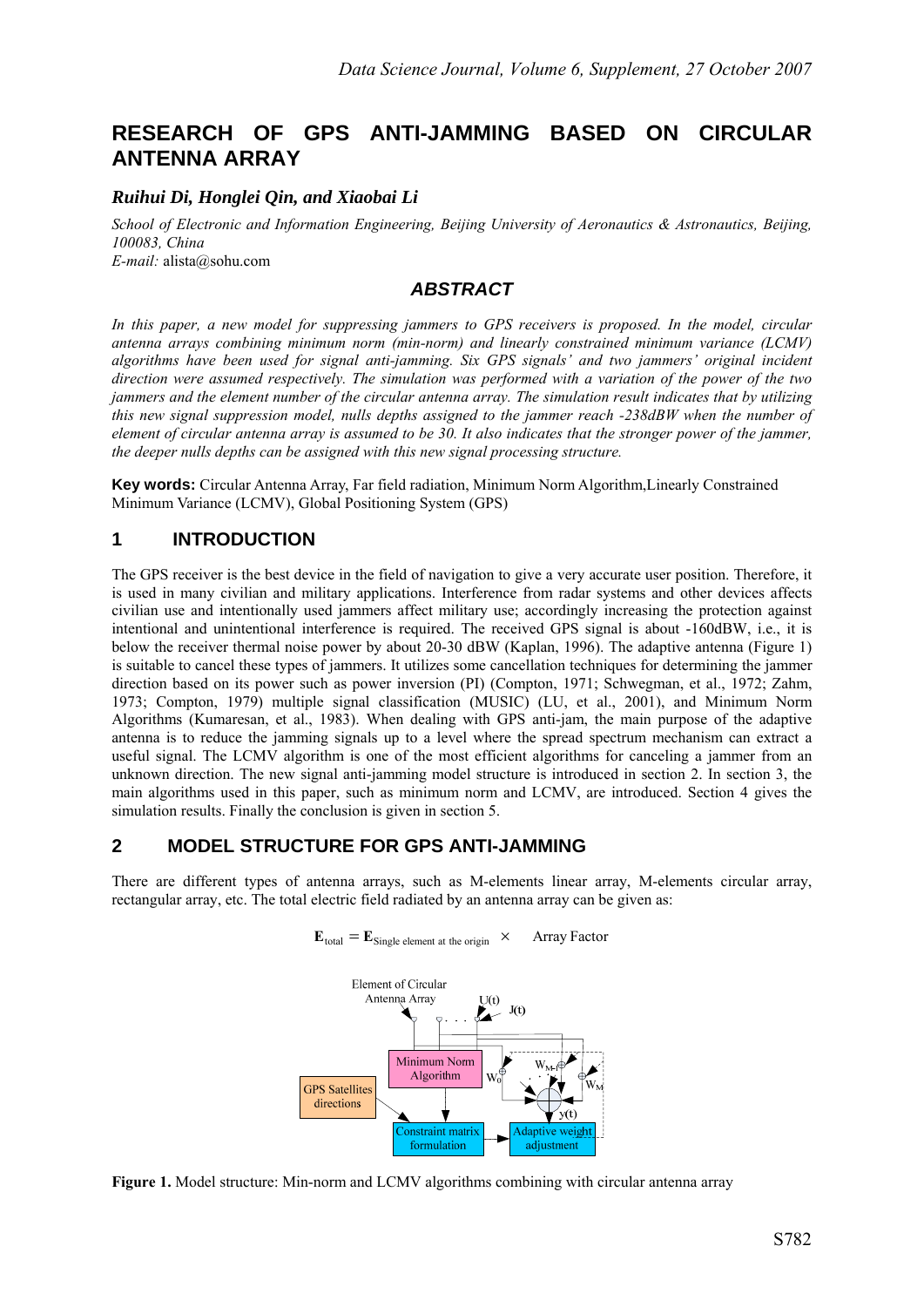

**Figure 2.** Circular array configuration

Consider M-infinitesimal dipoles are arranged equally spaced along a circle of radius b as shown in Figure 2, where b equals the wavelength of GPS L1.  $\alpha_m$  is the angle between  $a_r$  and  $a_\rho$ 

$$
\cos \alpha_m = a_\rho . a_r = (a_x \cos \phi_m + a_y \sin \phi_m) \cdot (a_x \sin \theta \cos \phi + a_y \sin \theta \sin \phi + a_z \cos \theta)
$$
  
=  $\sin \theta \cos(\phi - \phi_m)$ 

For far field radiation, the amplitude variation  $R_m \cong r$ . The electric field of the circular array is given as follows,

$$
E(r, \theta, \phi) = \sum_{m=1}^{M} a_m \cdot \frac{e^{-jkR_m}}{R_m}
$$

$$
= \frac{e^{-jkr}}{r} \sum_{m=1}^{M} a_m e^{jkbsin \theta \cos(\phi - \phi_m)}
$$

where  $a_m = C_m e^{jg_c m}$ .  $C_m$ ,  $g_{cm}$  are the amplitude and phase excitation of the m<sup>th</sup> element. So, we can get,

$$
E(r, \theta, \phi) = \frac{e^{jkr}}{r} \sum_{m=1}^{M} C_m e^{j(lbsin\theta cos(\phi - \phi_m) + g_{cm})}
$$

then

$$
A(\theta, \phi) = \sum_{m=1}^{N} C_m e^{j(k \sin \theta \cos(\phi - \phi_m) + \epsilon_{cm})}
$$

### **3 MINIMUM NORM AND LCMV ALGORITHM**

#### **3.1 Minimum norm algorithm**

Consider the received signal at M-elements uniformly spaced circular array is linear combination of all the far field incident signals and noise. Thus,

$$
X=Vu+N
$$
 (1)

$$
y = \mathbf{w}^H \mathbf{x} \tag{2}
$$

 $X(n) = (x_1(n) x_2(n) \cdots x_M(n))^T$  a M × 1 vector represents the antenna array received signal.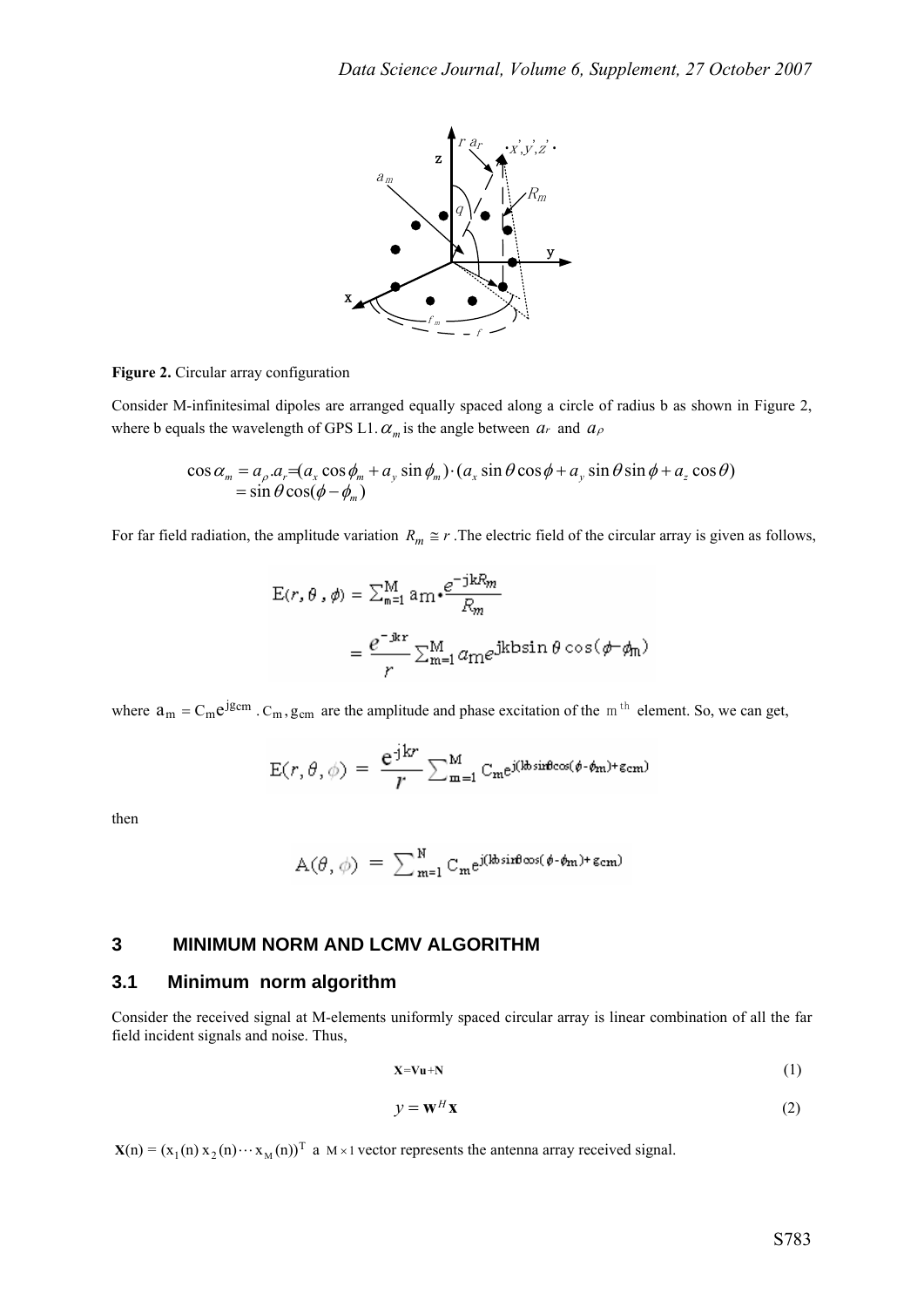$$
\mathbf{V} = \left( \alpha \begin{pmatrix} \theta_1 \\ \phi_1 \end{pmatrix} \alpha \begin{pmatrix} \theta_2 \\ \phi_2 \end{pmatrix} \cdots \alpha \begin{pmatrix} \theta_L \\ \phi_L \end{pmatrix} \right)
$$
 a matrix contains the steering vectors associated to the incident signal.

 $\mathbf{u} = (u_1(n) \quad u_2(n) \cdots u_L(n))^T$  a vector represents the incident signals amplitudes.

 $\mathbf{w} = (w_0 \ w_1 \cdots w_{M-1})^T$  an  $M \times 1$  complex vector represents the array weight vector.

y is the output of the array antenna given by the weighted sum of the array antenna received signal.

 $N = (n_1(n) n_2(n) \cdots n_M(n))^T$  an  $M \times 1$  vector consists of an independent Gaussian noise of variance  $\sigma^2$  and includes channel noise, receiver noise and antenna elements noise.

Because the GPS signal is very weak; it lies in the noise subspace. Therefore, the received signal is mainly determined by the noise and the jammers. It is assumed that the jammer signals are independent of each other and independent of thermal noise. If the vector **w** is linear combination of the M-L noise subspace eigenvectors, then it has the property that:

$$
V^H w = 0 \tag{3}
$$

Then there is a polynomial (Kumaresan, et al., 1983; Kumareasan, 1983)

$$
\xi(z) = \sum_{k=1}^{M} w_{k-1} z^{-(k-1)}
$$

that has L of its zeros at  $exp(j\psi_k)$ , k=1, 2,...L. The M-L extraneous zeros of  $x(z)$  are uniformly distributed inside the unit circle in sectors where the L signals zeros are absent, if G which is given by (4) is minimum,

$$
G = \sum_{k=0}^{M-1} \left| \begin{array}{cc} w_k \end{array} \right|^2, \quad w_o = 1 \tag{4}
$$

Let

$$
\xi(z) = D_1(z)D_2(z)
$$
  
\n
$$
D_1(z) = \sum_{k=1}^{L} h_k z^{-(k-1)}, \quad h_1 = 1
$$
  
\n
$$
D_2(z) = \sum_{k=1}^{M-L} b_k z^{-(k-1)}, \quad b_1 = 1
$$
 (5)

Minimizing G is the same as minimizing

$$
\int_{-\pi}^{\pi} \left| \xi(e^{j\psi_k}) \right|^2 d\psi \tag{6}
$$

The autocorrelation matrix can be written in terms of its eigenvalues and eigenvectors as follows

$$
\mathbf{R} = \mathbf{Q}L\mathbf{Q}^H \tag{7}
$$

Where in,

$$
L = diag(\lambda_1 \lambda_2 L \lambda_M), Q = (q_1 q_2 L q_M)
$$

 $\lambda_i$  represents the *i*<sup>th</sup> eigenvalue of R, where  $i = 1, 2 \cdots M$ ,  $q^i$  is the *i*<sup>th</sup> eigenvector associated with the  $i^{\text{th}}$  eigenvalue of R, where  $i = 1, 2 \cdots M$ .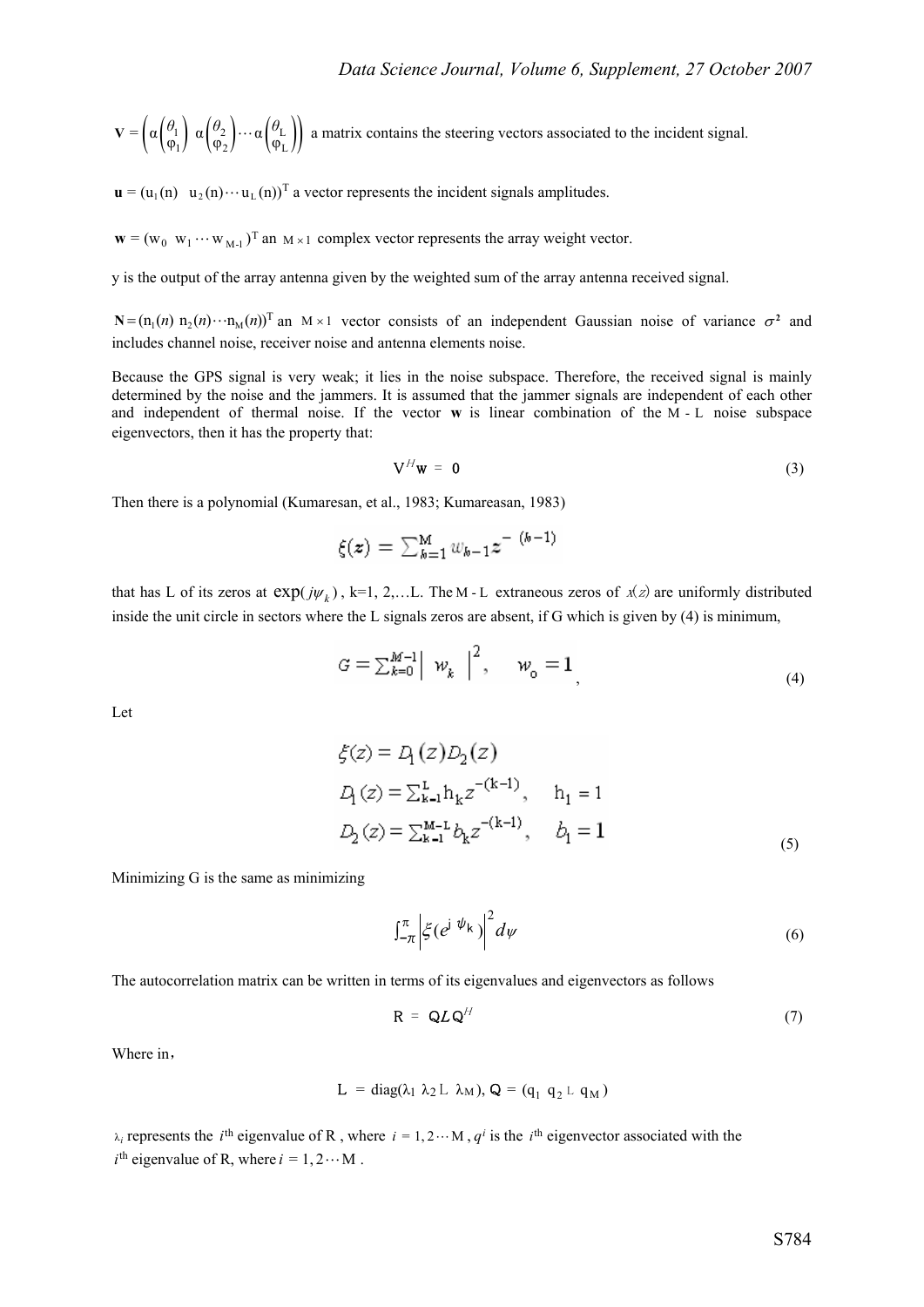The incident jammer signals' subspace is represented by the eigenvectors corresponding to the L largest eigenvalues. The remaining [L+1:M] eigenvectors span the noise subspace. As a result:

$$
(\mathbf{Q}_{\text{Signal}})^{\text{H}} \mathbf{w} = 0, \ (\mathbf{Q}_{\text{Signal new}})^{\text{H}} \mathbf{w}_{\text{new}} = -\mathbf{a}^*
$$
(8)

$$
Q_{\text{Signal}} = (a^T / Q_{\text{Signal new}})
$$
\n(9)

$$
\mathbf{w} = (1 \ \mathbf{w}_2 \cdots \mathbf{w}_M)^T = (1 \mid \mathbf{w}_{new})^T
$$
 (10)

 $\mathbf{a}^T = (q_{11} \ q_{21} \cdots q_{L1})$  represents the first elements of each of the jammer eigenvectors. The vector **w** can be constructed as follows:

$$
\mathbf{w} = \left(\frac{1}{-\mathbf{Q}_{signal_{new}}\left(\left[\mathbf{Q}_{signal_{new}}\right]^{\mathrm{H}}\mathbf{Q}_{signal_{new}}\right)^{-1}\mathbf{a}^{*}}\right)
$$

### **3.2 Linearly constrained minimum variance (LCMV) algorithm**

The main objective of LCMV is to minimize the mean squared output  $E(|y|^2)$ 

$$
\min |y|^2 = \min \mathbf{w}^H \mathbf{R} \mathbf{w} \tag{11}
$$

The solution to  $(11)$  is given as:

$$
\mathbf{w}_o = \mathbf{R}^{-1} \mathbf{C} \left( \mathbf{C}^H \mathbf{R}^{-1} \mathbf{C} \right)^{-1} \mathbf{f}
$$
 (12)

When there are no useful or jammer signals and only uncorrelated noise, (12) can be written as:

$$
\mathbf{W}_{q\text{s}} = \mathbf{C}(\mathbf{C}^H \mathbf{C})^{-1} \mathbf{f} \tag{13}
$$

Where  $\mathbf{f} = \begin{pmatrix} f_1 & f_2 & \cdots & f_K \end{pmatrix}^T$ .

For adaptively calculating the weight vector, we use Lagrange multipliers to change the constrained equation (11) to unconstrained one, then:

$$
\wp = \mathbf{w}^H \mathbf{R} \mathbf{w} + \boldsymbol{\lambda}^H \left( \mathbf{C}^H \mathbf{w} - \mathbf{f} \right) + \left( \mathbf{w}^H \mathbf{C} - \mathbf{f}^H \right) \boldsymbol{\lambda} \tag{14}
$$

Minimizing the output power means taking the gradient of (14) with respect to  $\mathbf{w}^H$  and equating the result to zero.

$$
\frac{\partial \wp}{\partial \mathbf{w}^H} = 2\mathbf{R}\mathbf{w} + 2\mathbf{C}\boldsymbol{\lambda} = \mathbf{0}
$$
 (15)

 $\lambda$  is a K  $\times$  Lagrange multiplier vector. Utilizing the steepest descent technique to iteratively update the weight vector, thus:

$$
w(n+1) = w(n) - \frac{1}{2} \mu \frac{\partial \wp}{\partial w^H}
$$
 (16)

Using both (15) and  $f = C^H w(n+1)$ , which is the constraint part of (11) in (16),  $\lambda$  can be obtained as: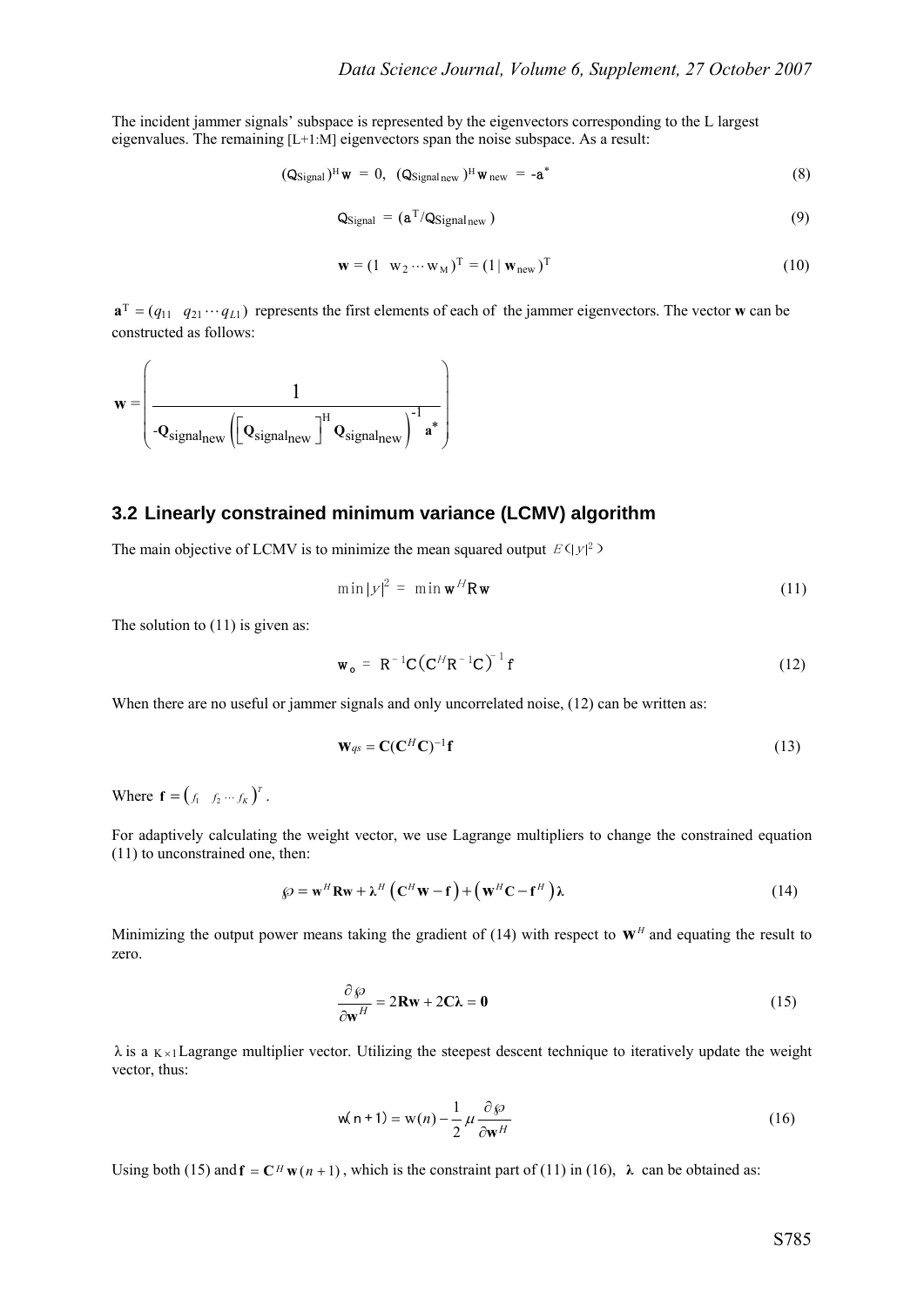$$
\lambda = \frac{1}{\mu} \left[ \left( \mathbf{C}^H \mathbf{C} \right)^{-1} \mathbf{C}^H (\mathbf{I} - \mu \mathbf{R}) \mathbf{w}(n) - \left( \mathbf{C}^H \mathbf{C} \right)^{-1} \mathbf{f} \right]
$$
(17)

Using (16) in (17)

$$
w(n+1) = Aw(n) - \mu ARw(n) + w_{qs}
$$
  
= A(I - \mu R)w(n) + w\_{qs} (18)

Considering the instantaneous value of the autocorrelation matrix so,  $\mathbf{R} = \mathbf{X}\mathbf{X}^H$ , (18) can take the form:

$$
\mathbf{w}(n+1) = \mathbf{A}(\mathbf{w}(n) - \mu \mathbf{x}(n)\mathbf{y}(n)) + \mathbf{w}_{qs}
$$
(19)

where  $v(n) = \mathbf{w}^H(n) \mathbf{x}(n)$ .

#### **4 SIMULATIONS**

Computer simulations were performed using six useful GPS signals each with power -160dBW coming from six different directions and two jammers each with different power coming from two different directions. The six useful GPS signals' incident directions were assumed to be coming from:

$$
\begin{pmatrix} \theta \\ \varphi \end{pmatrix} = \left( \begin{pmatrix} 0^0 \\ 15^0 \end{pmatrix} \begin{pmatrix} 15^0 \\ 15^0 \end{pmatrix} \begin{pmatrix} 30^0 \\ 30^0 \end{pmatrix} \begin{pmatrix} 60^0 \\ 60^0 \end{pmatrix} \begin{pmatrix} 20^0 \\ 45^0 \end{pmatrix} \begin{pmatrix} 45^0 \\ 90^0 \end{pmatrix} \right)
$$

q is the angle between the incident signal plane and z axis.  $f$  is the angle between the incident signal plane and xy plane. ( $q$  and  $f$  are shown in Fig.2)

Two jammers coming directions are

$$
\begin{pmatrix} \theta \\ \phi \end{pmatrix} = \left( \begin{pmatrix} 45^{\circ} \\ 180^{\circ} \end{pmatrix} \begin{pmatrix} 60^{\circ} \\ 90^{\circ} \end{pmatrix} \right)
$$

In all the following power pattern figures, the 0dB corresponds to direction of the useful signals, and all others levels are related to this value. The range of angle  $\theta$  is within  $(0^0 \sim 90^0)$  and angle  $\phi$  is within  $(0^0 \sim 360^0)$ .

The requirement is to achieve un-attenuated response to the directions of the useful signals and nullify the jammer coming from fixed directions with fixed power. The antenna elements assumed to be uniform and spaced equally along a circle. The number of elements in the circular antenna array is varied. So the constraint response takes the form:

$$
\mathbf{f} = (1 \quad 1 \quad 1 \quad 1 \quad 1 \quad 1 \quad 0 \quad 0)^T
$$

and the constraint matrix takes the form:

$$
\left(u\begin{pmatrix} 0 & 0 \\ 15^{0} & 0 \end{pmatrix} u\begin{pmatrix} 15^{0} \\ 15^{0} & 0 \end{pmatrix} u\begin{pmatrix} 30^{0} \\ 30^{0} & 0 \end{pmatrix} u\begin{pmatrix} 60^{0} \\ 60^{0} & 0 \end{pmatrix} u\begin{pmatrix} 20^{0} \\ 45^{0} & 0 \end{pmatrix} u\begin{pmatrix} 45^{0} \\ 90^{0} & 0 \end{pmatrix} J\begin{pmatrix} 60^{0} \\ 90^{0} & 0 \end{pmatrix} \right)
$$

**Case 1:** Two jammers come with power -120dBW and -100dBW respectively. The corresponding signal to jammer plus noise ratio at the input for the two jammers are 0.0001and 0.000001 respectively. The power pattern levels for the jammer signals according to the number of antenna elements are summarized in Table 1.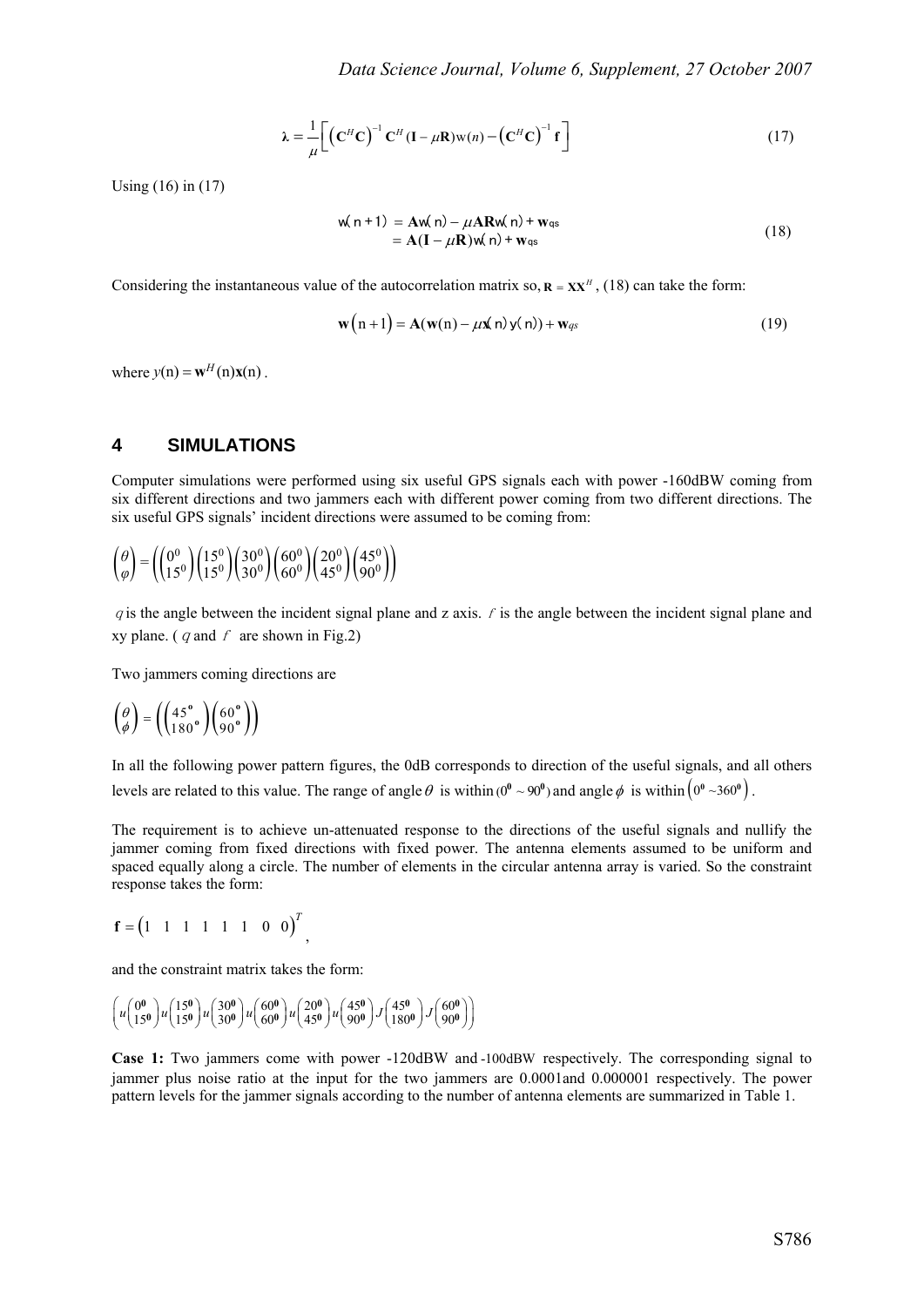

**Figure 3.** Antenna array power pattern in case of using 15 antenna elements with two fixed jammers utilizing minimum norm and LCMV algorithms



**Figure 4.** Angleφ section plane of Figure 2 **Figure 5.** Angle θ section plane of Figure 2

| The number of Antenna<br>array elements | Angle in $\theta$<br>degrees | Angle in $\Phi$<br>degrees | Power pattern<br>Level in dB |
|-----------------------------------------|------------------------------|----------------------------|------------------------------|
| 30                                      | $45^{\circ}$                 | $180^{0}$                  | $-238$                       |
|                                         | $60^\circ$                   | $90^{0}$                   | $-224$                       |
| 15                                      | $45^{\circ}$                 | $180^{0}$                  | $-226$                       |
|                                         | $60^\circ$                   | 90 <sup>0</sup>            | $-230$                       |
| 8                                       | $45^{\circ}$                 | $180^{0}$                  | $-224$                       |
|                                         | $60^\circ$                   | $90^{0}$                   | $-228$                       |
| 5                                       | $45^{\circ}$                 | $180^{0}$                  |                              |
|                                         | $60^\circ$                   | $90^{0}$                   | -220                         |

**Table 1.** Antenna power pattern level in the case of varied antenna elements

From Table 1 we can see the difference between two jammers according to the number of antenna elements. When the number of antenna elements is 30, the weak jammer from  $(45^{\circ} \quad 180^{\circ})$  is -227dB and the strong power jammer from  $(60^0 \t 90^0)$  is -238dB. The strong jammer is suppressed about 11dB deeper than the weak one. In this case, the nulls depth suppressed by a linear antenna array is only-119dB (Chinese Journal of Electronics, 2005). There is nothing shown in the antenna power pattern figure when the number of antenna elements is small other than the total number of jammers and useful GPS signals.

**Case 2:** This case is exactly like case (1), but the power of the two jammers is varied. The simulation was performed using 15 elements in a uniform circular array with elements equally spaced along a circle. The power pattern levels for the jammer signals according to the variational power are summarized in Table 2.